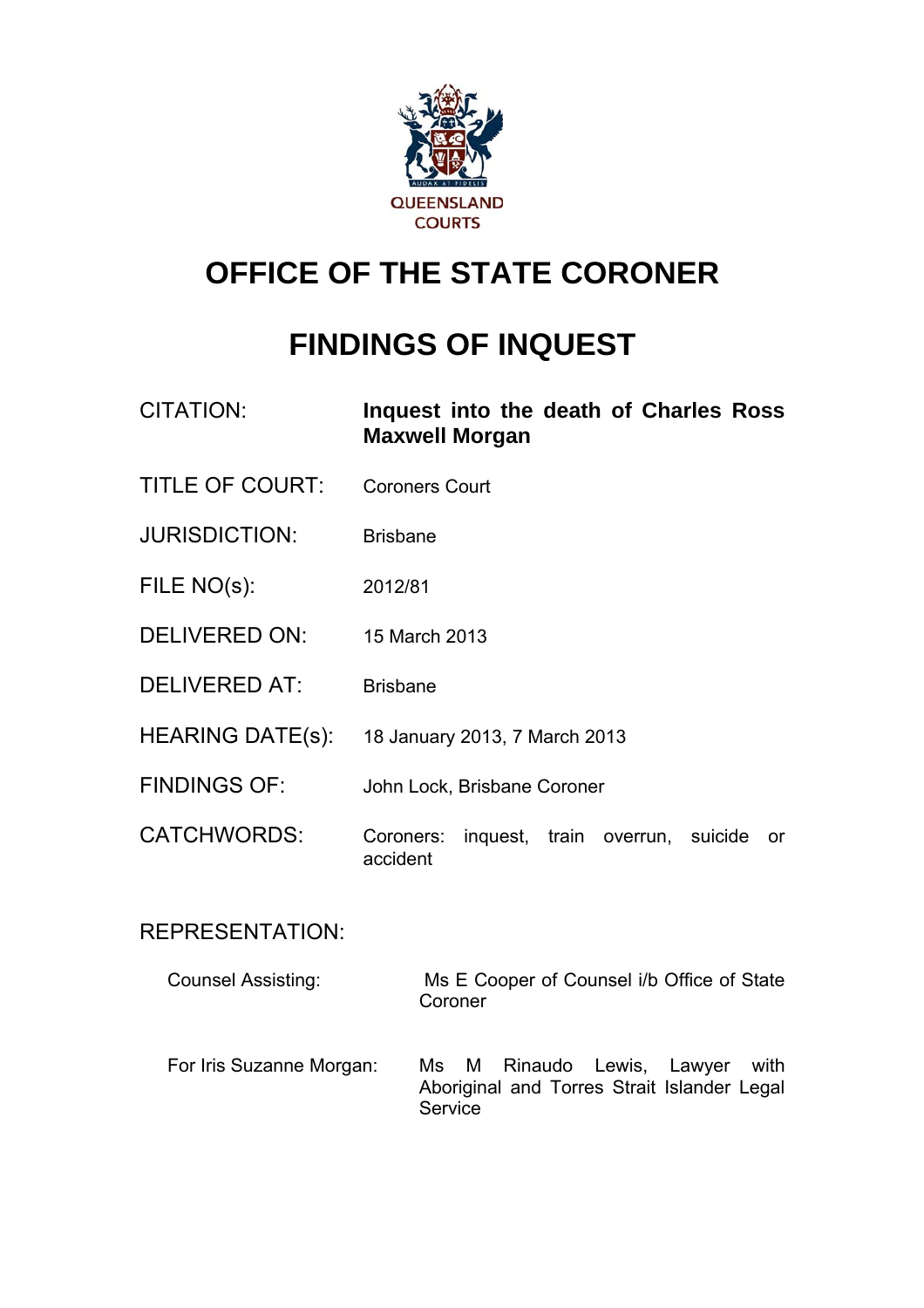## **Table of Contents**

| 5  |
|----|
|    |
|    |
|    |
|    |
|    |
| 11 |
|    |
|    |
|    |
| 15 |
| 15 |
| 15 |
| 15 |
|    |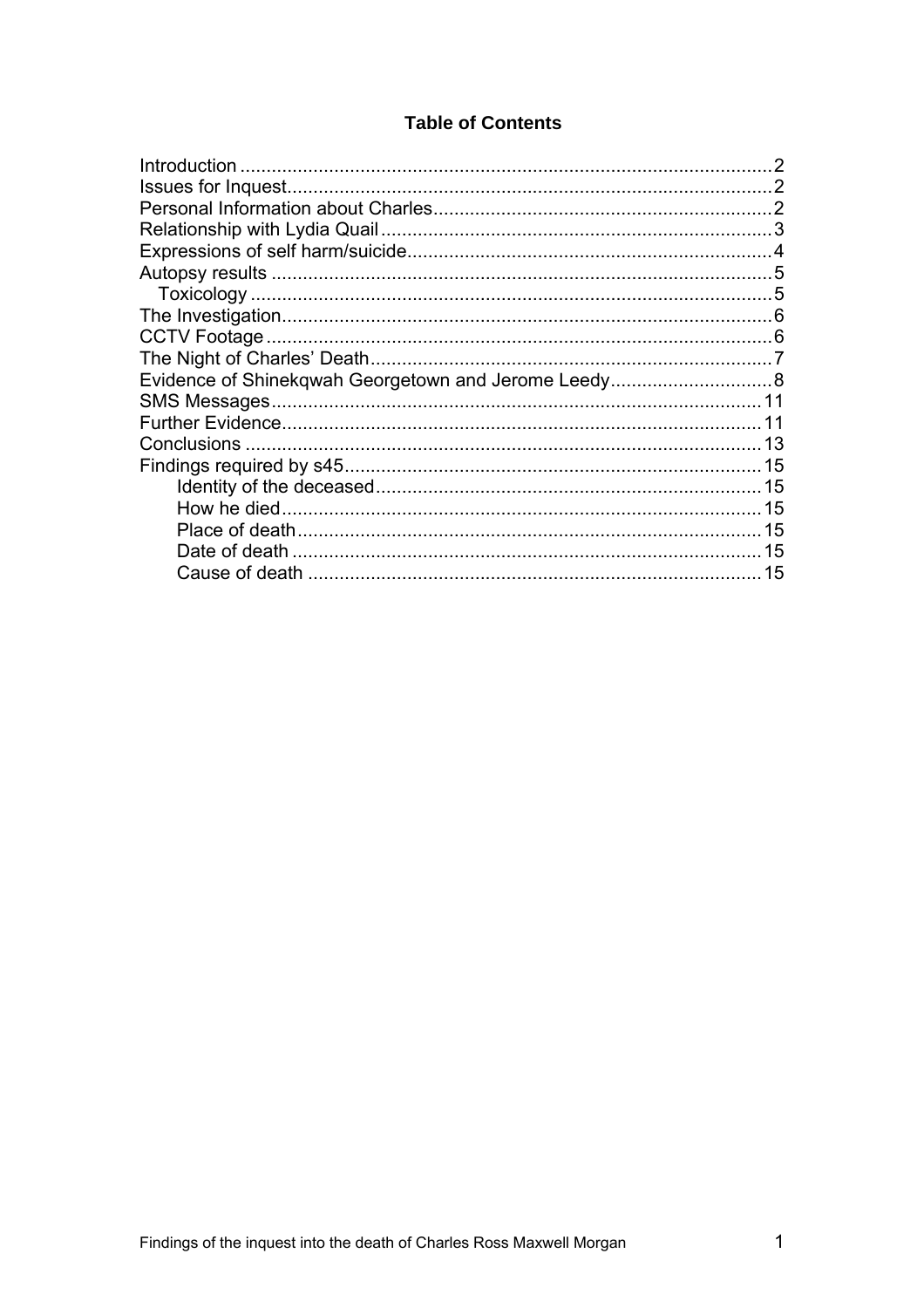## <span id="page-2-0"></span>*Introduction*

- 1. Charles Ross Maxwell Morgan was aged 18.
- 2. In the early morning of 8 January 2012, Charles was with a group of young people at the Zillmere Railway Station. At 0415 he suffered from fatal injuries when he was run over by a train about 325m north of Zillmere Railway Station. As the train rounded a bend the driver observed a male person lying in a curled position on the train line. The train driver applied emergency braking but was unable to stop the train before it struck the male person.
- 3. Members of Charles' family have expressed concern about the circumstances of his death and whether it was a case of suicide. They have heard many rumours including that an altercation took place and believe not all that happened that morning has been told.
- 4. Given there was some uncertainty as to the circumstances of Charles' death I decided to hold an inquest.

#### *Issues for Inquest*

- 5. The issues for determination at the inquest were set down at a preinquest hearing and were:
	- The findings required by s. 45 (2) of the *Coroners Act 2003*; namely the identity of the deceased person, when, where and how he died and what caused his death.
	- The circumstances leading to the death, in particular, whether or not the deceased committed suicide, whether this was an accidental death or if some third party was involved.

## *Personal Information about Charles*

- 6. Charles was a young aboriginal man. He was born in Sydney. His birth father was incarcerated at the time and there were issues concerning his biological mother's drug use and neglect. Accordingly, from the age of six weeks he was voluntarily placed in the care of his grandfather, Charles Morgan and his wife Iris Suzanne (Sue) Morgan. Charles considered them to be his parents. His biological mother only contacted the family once (in 1994) and his father has never been in contact. When he was 18, Charles changed his surname from Bates (his father's birth name) to Morgan.
- 7. His mother, Iris Suzanne Morgan (Sue) acknowledged that Charles was not perfect and like most teenagers got into strife. They would argue about some of the choices he made but they never felt he would harm himself. He was a polite, well mannered young man with a good heart. It would seem he had many friends, two of whom, Grant Saunders and Jerome Leedy, were with him on the night/morning he died.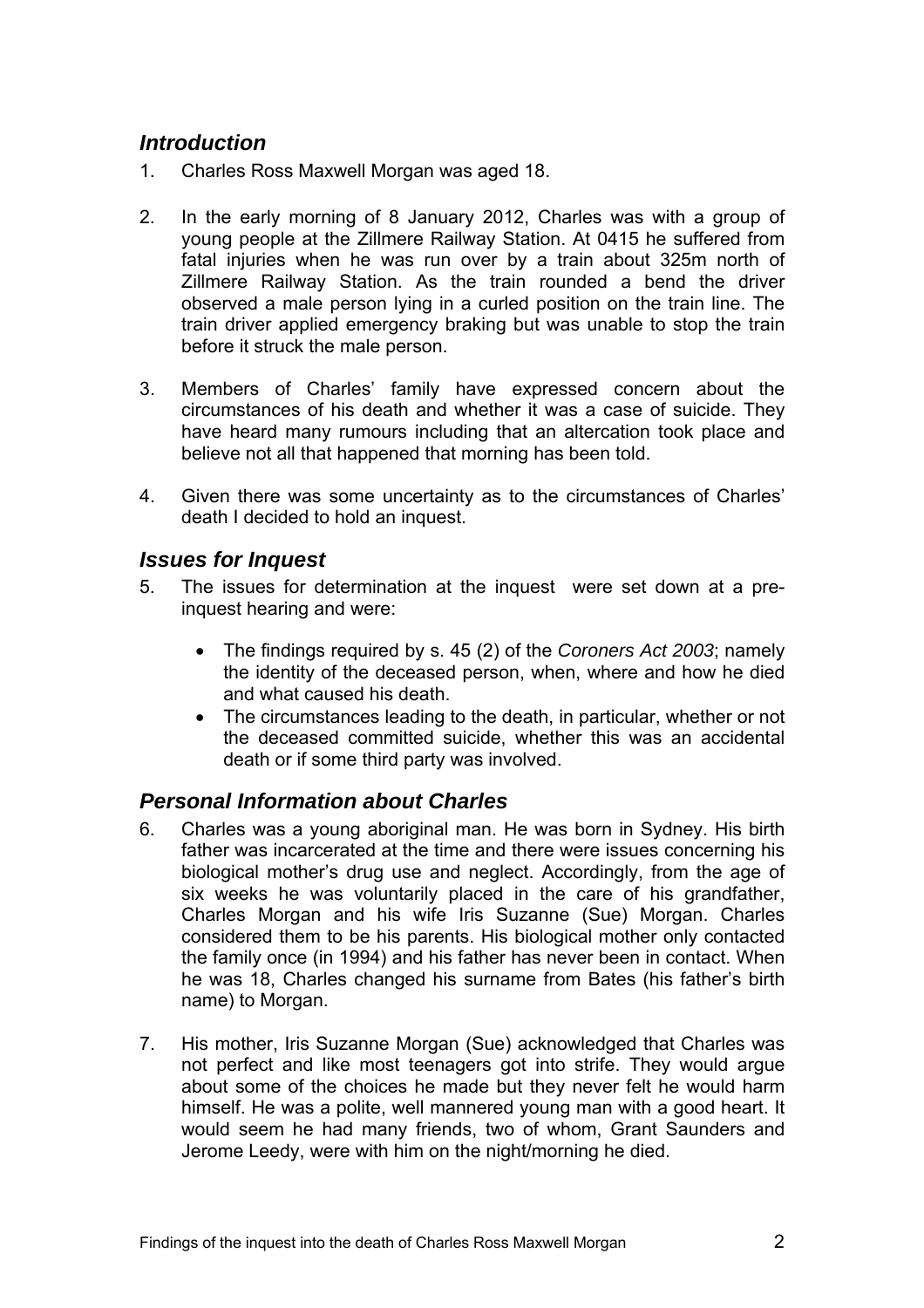- <span id="page-3-0"></span>8. Charles was receiving a disability pension as a result of learning difficulties and some cognitive impairment that had been assessed through Centrelink. This did cause him at times to be frustrated and he had trouble retaining new information.
- 9. On 2 January 2012, he apparently broke his big toe when he impulsively kicked it on concrete at the back of his house when he was arguing with his mother. He was in a lot of pain and could not walk properly.
- 10. Sue stated that Charles was neither suicidal nor depressed. He had been seeing a psychologist for anger management issues as a result of breaching a domestic violence order. She said he was a social drinker and only once wiped himself out, which had resulted in the domestic violence incident. She did say that Charles consumed cannabis at least weekly.
- 11. I formed a very clear impression from hearing Sue give evidence and observing the other members of the family in court including Charles Senior and his three siblings, that Charles had received the benefit of a very loving and supportive family environment.

## *Relationship with Lydia Quail*

- 12. Charles had been in a relationship for some years with his girlfriend, Lydia Quail. She described him as funny but he had bad anger issues and liked to go drinking and smoking cannabis. When he was angry he would call her names and had also abused her in the past. Physical violence had become more frequent and he had punched, slapped and kicked her. Police took out a domestic violence order against him in April 2011, and he was to have no contact with her or come near her.
- 13. Since the order was in place Lydia had reported him to police because he had come to her house a couple of times. He also hit her and smashed a window at her house. This was reported in October 2011. She told police that she still had other contact with him but had not reported this to police.
- 14. In December 2010, Lydia Quail became pregnant and Charles was the father. She was still at school and wanted to finish her schooling so she terminated the pregnancy. Charles was with her when the abortion took place. He did not like the idea of the abortion and Lydia says their relationship changed after this. He started drinking more and going out with his mates.
- 15. Lydia told police he would consume alcohol every week-end but she rarely was with him when he was drinking. She said he had been smoking cannabis every day for the past year or so.
- 16. The relationship was highly volatile, to say the least. Part of the evidence included a download of Charles' mobile, which included many text and other messages indicating a constant to and froing, with extraordinary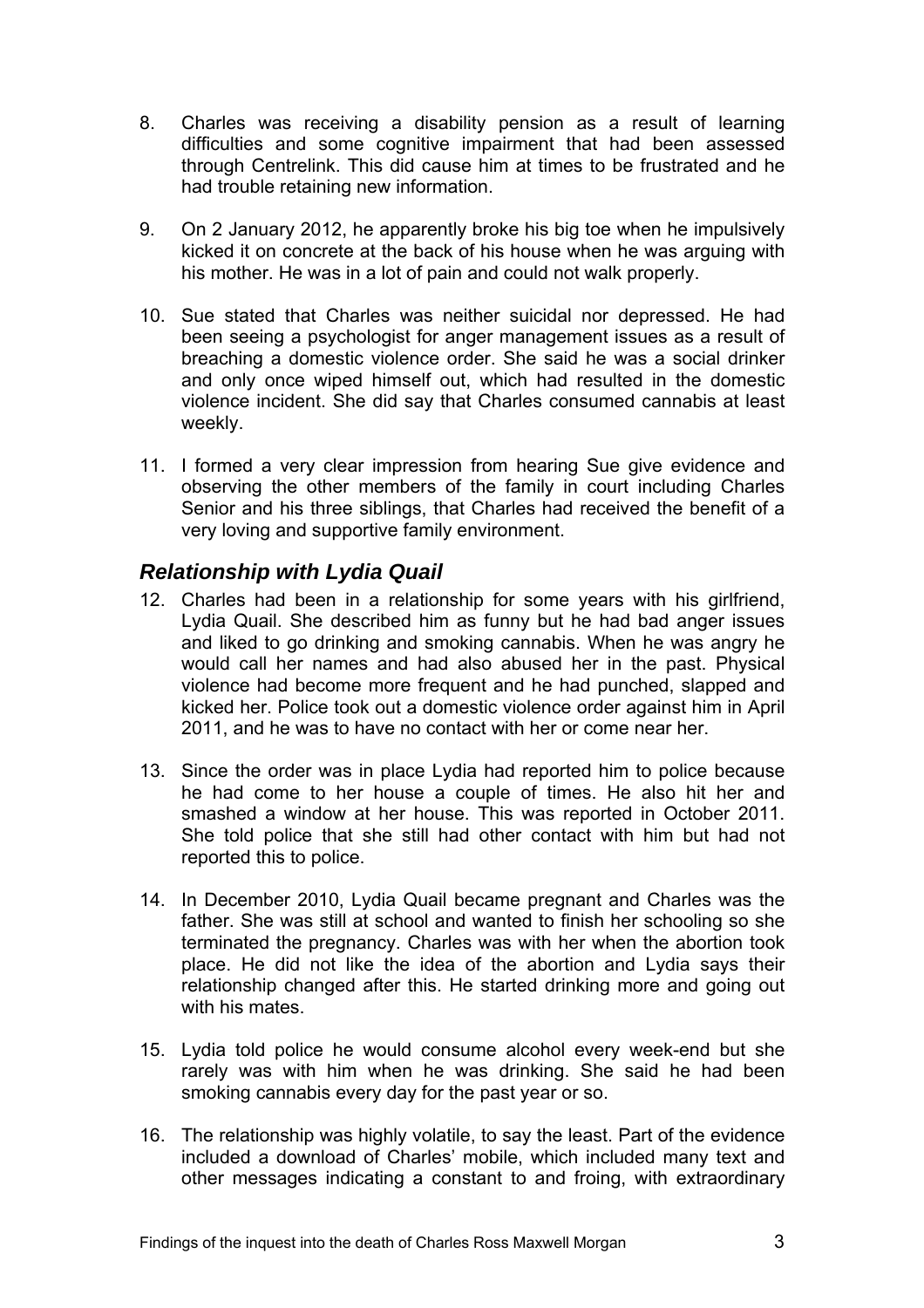<span id="page-4-0"></span>abuse and accusations of being unfaithful followed by messages of kindness and love. They were constantly breaking up and then invariably getting back together.

17. Lydia said they fought every second day about silly things. The volatility of the relationship seemed to be part and parcel of Charles' life.

#### *Expressions of self harm/suicide*

- 18. Lydia told police that Charles had spoken to her about suicide and would often say that if she left him he would kill himself. He had said that only about three times and she believed he was quite serious. The last occasion had only been a couple weeks previously. On this occasion he made reference to 'See you in the next life'.
- 19. Around Boxing Day 2011, Lydia received a long and rambling letter from Charles saying how sorry he was and how he was trying to be better. He made reference in that letter as to 'See you in the next Life'.
- 20. His friend Grant Saunders said Charles had said at times he would hang himself but they would talk it through and he had no doubt Charles would not do that.
- 21. His long term GP, Dr Davison told police there was no evidence he was ever suicidal or that he would self harm. Admittedly, Dr Davison acknowledged that he thought Charles put him in the same category as his mother, but he was generally comfortable with his mother being present when he spoke to Charles. Unsurprisingly for a young male, Charles also acknowledged in one of the MMS messages he sent to Lydia that he was not always honest when answering important questions put to him by Dr Davison when his mother was present. However, the context for this does not appear to be with reference to suicidal ideation but more in relation to issues concerning the aggression.
- 22. Charles had been seeing a psychologist, Dr Michael Johnstone of Better Life Psychology. He provided information to the coroner and police and said he had seen Charles for six sessions to address several issues in his life, particularly his aggressive outbursts and substance abuse. He stated that Charles would become aggressive and believes this may have been connected to his frustration at not fully being able to process all that was happening around him.
- 23. In relation to his alcohol and cannabis consumption, Charles reported he had been drinking alcohol excessively and using cannabis over several years. During October 2011 he had begun to limit his drug intake and alcohol consumption, especially the amount of rum that he drank. The psychologist asked Charles whether he was having thoughts of suicide and he said no and that he would never do this because of the impact it would have on his family.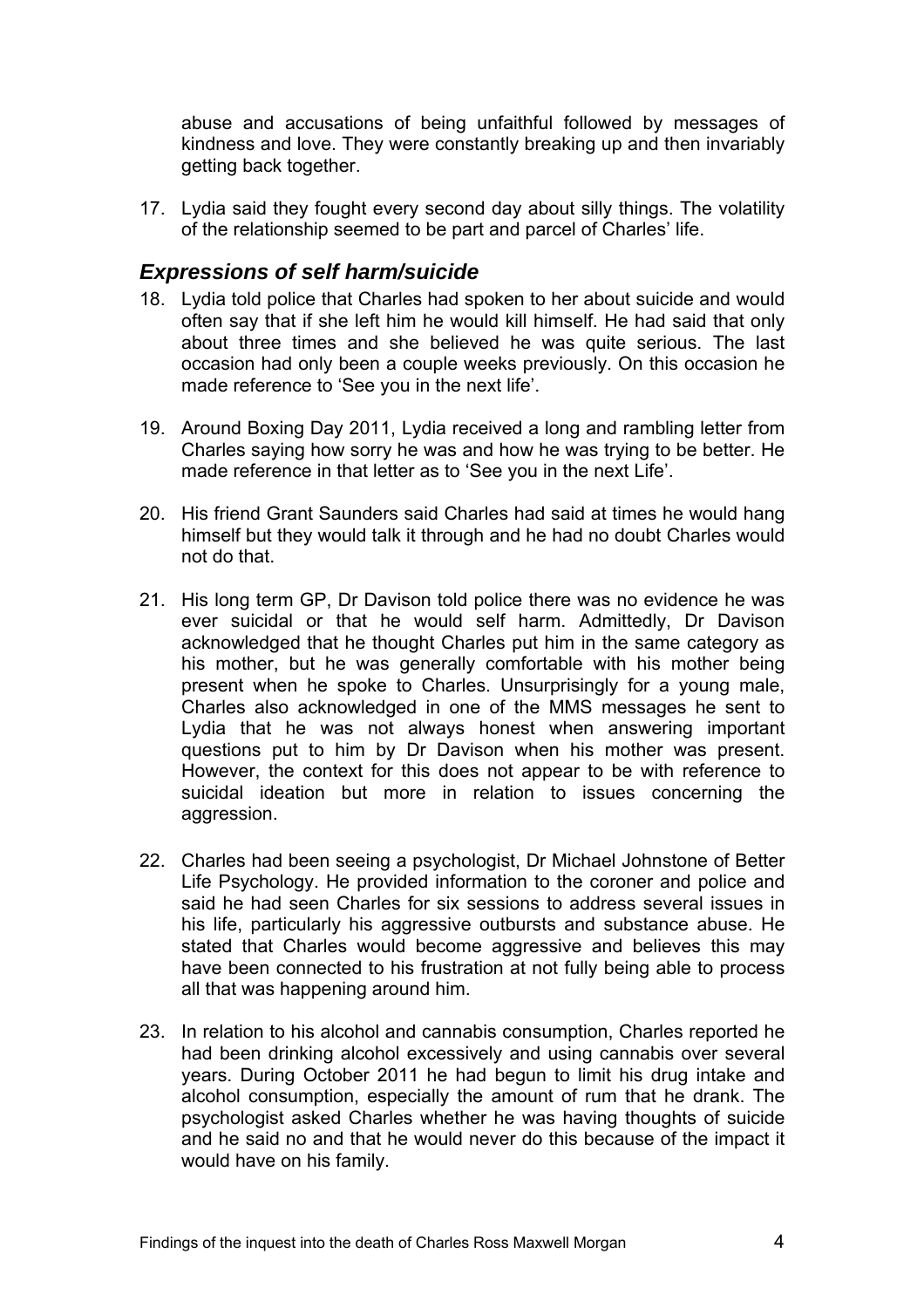<span id="page-5-0"></span>24. Dr Johnstone said Charles understood that in the past he had acted too quickly before he really understood what was happening and this had led to poor choices. Cognitive Behavioural Therapy, acceptance and commitment therapy and mindfulness techniques, were used to help him understand how situations affected him and how he could build a stronger sense of self worth and choose to feel and act differently. The psychologist said that Charles' mother had reported he had been relating better with his family, was less angry at home and was contributing in a more positive way.

#### *Autopsy results*

- 25. An external only autopsy examination showed widespread injuries with fractures to the skull, neck, left scapular, left ribs and limbs.
- 26. There was an amputation of the right foot and near amputations involving the left leg.
- 27. External examination found some minor injuries such as abrasions which could have resulted from other mechanisms and a minor previous assault could not be excluded.
- 28. Dr Milne considered the cause of death was due to multiple injuries as a result of a train overrun. Based on the degree of haemorrhage seen on the CT scan, he was alive when he was struck by the train. All the injuries found at autopsy could have resulted from the train overrun and the more severe injuries were entirely consistent with such a mechanism.

## *Toxicology*

- 29. Toxicology testing showed a blood alcohol concentration equivalent to 0.079%. Alcohol was also detected in the urine at 0.103% and vitreous fluid at 0.084%. ∆9Tetrahydrocannabinol (THC), a constituent of cannabis, was detected in the blood at a level of 0.057 mg/kg.
- 30. Dr Hoskins, of the Clinical Forensic Medicine Unit was requested to provide an opinion regarding the toxicology results. In this case the relatively high level of THC was indicative of very recent use (within minutes rather than hours). The level of alcohol appears to be in the moderate range.
- 31. Dr Hoskins considered it likely that Charles would have been quite intoxicated however was unable to speculate just how much without knowing more about his normal drinking and smoking of cannabis patterns and other information.
- 32. Given what has been said about Charles' relatively frequent drinking and cannabis habits he would not be in the category of a drug and alcohol naïve person but he was certainly affected by both substances when he died.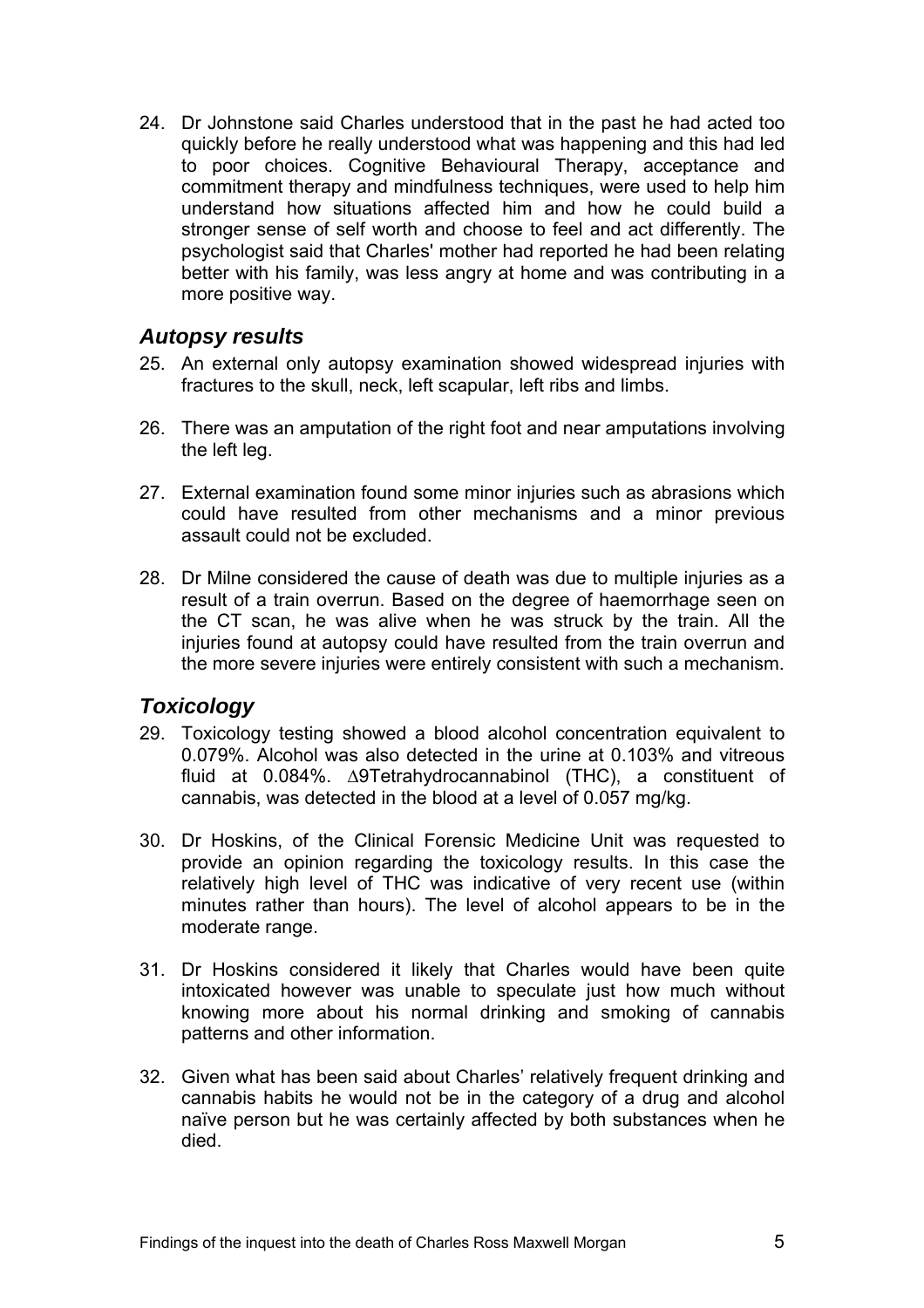## <span id="page-6-0"></span>*The Investigation*

- 33. The Forensic Crash Unit (FCU) completed a thorough investigation considering these issues and provided a report to the coroner. Queensland Rail also conducted an investigation and its report was also considered. The driver was breath tested by police with negative results.
- 34. Senior Constable Wade Frazer was the lead investigator. The FCU usually becomes involved in train overrun cases where it is not clear-cut that it is a suicide. Senior Constable Frazer's investigation and subsequent report was detailed and comprehensive. Charles' family openly expressed in court their appreciation and thanks to SC Frazer for the work he had performed, in particular his sensitivity and empathy in dealing with the family.
- 35. Charles' body was located between the train tracks and it was evident he had suffered significant and extensive injuries to both legs, particularly his left leg. He also showed signs of injuries to his right arm and his head. He was partly covered in grease with that being evident on his arms, head and clothes. No injuries inconsistent with the incident were observed.
- 36. A white mobile telephone was located, which was intact and was able to be turned on. A black wallet, go-card and black beanie were also found under the carriage. The beanie appeared to be stuck to the outside train track, with hair fragments also stuck to the track.

## *CCTV Footage*

- 37. The Queensland Rail investigation reviewed CCTV surveillance which showed a group of male and female persons loitering on and around Zillmere Railway Station.
- 38. A male and female is seen to break away from a group of persons and walk towards platform three at 0227 hours where they remain for approximately 10 min. The male person was dressed in jeans, a black shirt and black beanie. The male and female walk along the length of platform three in a northerly direction before jumping off the end of the platform and walking along the rail corridor out of view at 0238 hours. No further CCTV surveillance is captured. The two persons are identified as being Charles and Shinekqwah Georgetown.
- 39. The CCTV footage does not record the actual incident where the train overran Charles.
- 40. The footage shows Charles first entering the station at 0210. At this time it appears he stumbles or trips outside of view of the camera. He then walks up the stairs with a female person who was identified as Ms Georgetown. They can then be seen coming down the stairs on the northern side of the station. They loiter with a number of other people outside and inside the entrance of the northern side of the platform. The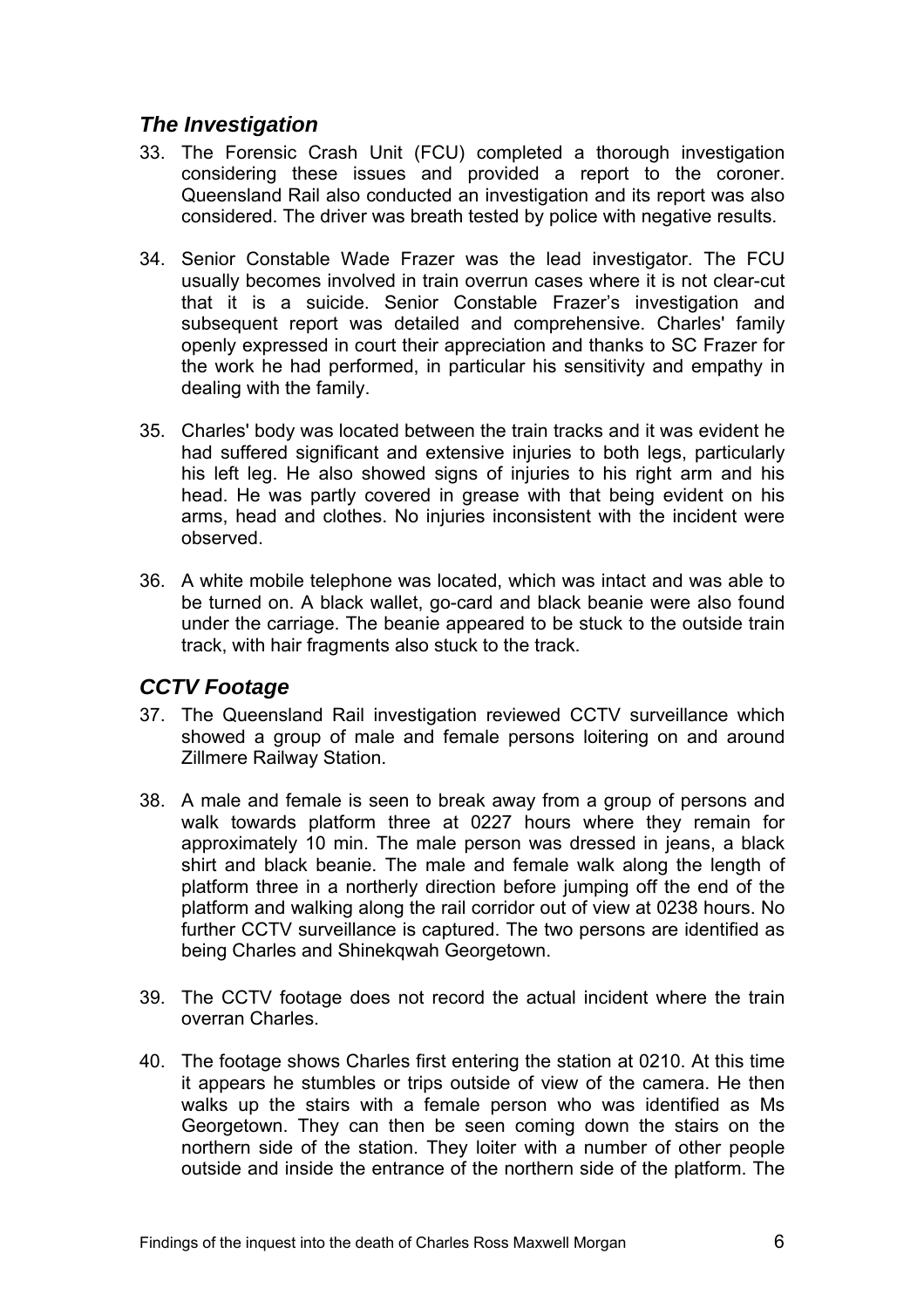<span id="page-7-0"></span>group then sit down and can be seen to be taking photographs of one another and smoking. Nothing appears untoward. At 0227 Ms Georgetown is seen to appear in the camera and appears to signal towards Charles. At this time he can be seen to walk towards her. They then reappear on camera at 0232 and leave at 0236 after shaking hands and cuddling some of the people.

41. On another camera at 0225 Ms Georgetown can be seen on her mobile telephone. She is then seen to walk on the platform at 0227 before Charles is seen at the bottom of the stairs at 0229. Charles is then seen on camera for a number of minutes and would appear to be upset, or unsettled. No other person is observed at this time. He then is seen to leave the view of the camera at 0232 and reappears at 0237 followed a little later by Ms Georgetown. He still looks unhappy and it is noticeable that he is walking with a prominent limp. At this time Ms Georgetown goes to walk to another part of the platform however continues to follow Charles who was walking up the length of the platform. They are both lost from view at 0238. Charles still appears to be unhappy through his non-verbal communication. Charles is seen to jump down from the platform onto the railway tracks at 0239. Ms Georgetown is also seen to jump down from the platform and they disappear from vision 14 seconds later. Charles can be seen to walk along the tracks for a short period of time before walking along the rocks between the western tracks and centre train tracks. This is the last footage seen.

#### *The Night of Charles' Death*

- 42. Police investigated the possible involvement of Victor Gordon with whom it had been alleged there were some ill feelings. Gordon told police he had last spoken to Charles about three months prior to death. He was at a friend's house at Stafford with his cousin on the night of the incident.
- 43. On the night of the incident Lydia Quail was not with him. He had sent her a text message that day saying there was a party at Zillmere and that he wanted to meet up with her that night but she did not want to. She heard from him every 45 min to an hour during the night. He started texting her messages, which sounded angry and drunk. She turned off her telephone at midnight. When she woke up she found six messages from him.
- 44. It is apparent that Charles attended the party at Zillmere and was consuming alcohol although it appears he was not highly intoxicated. At a time closer to his death he smoked some cannabis.
- 45. Sometime after midnight a group from the party met at the Zillmere Railway Station. One of the members of the group was Charles' close friend, Grant Saunders. Grant said that Charles seemed to be happy and was having a good time at the party. They left the party at about midnight and were planning to walk to Chermside but then changed their minds and decided to head to Zillmere Railway Station to see who was out.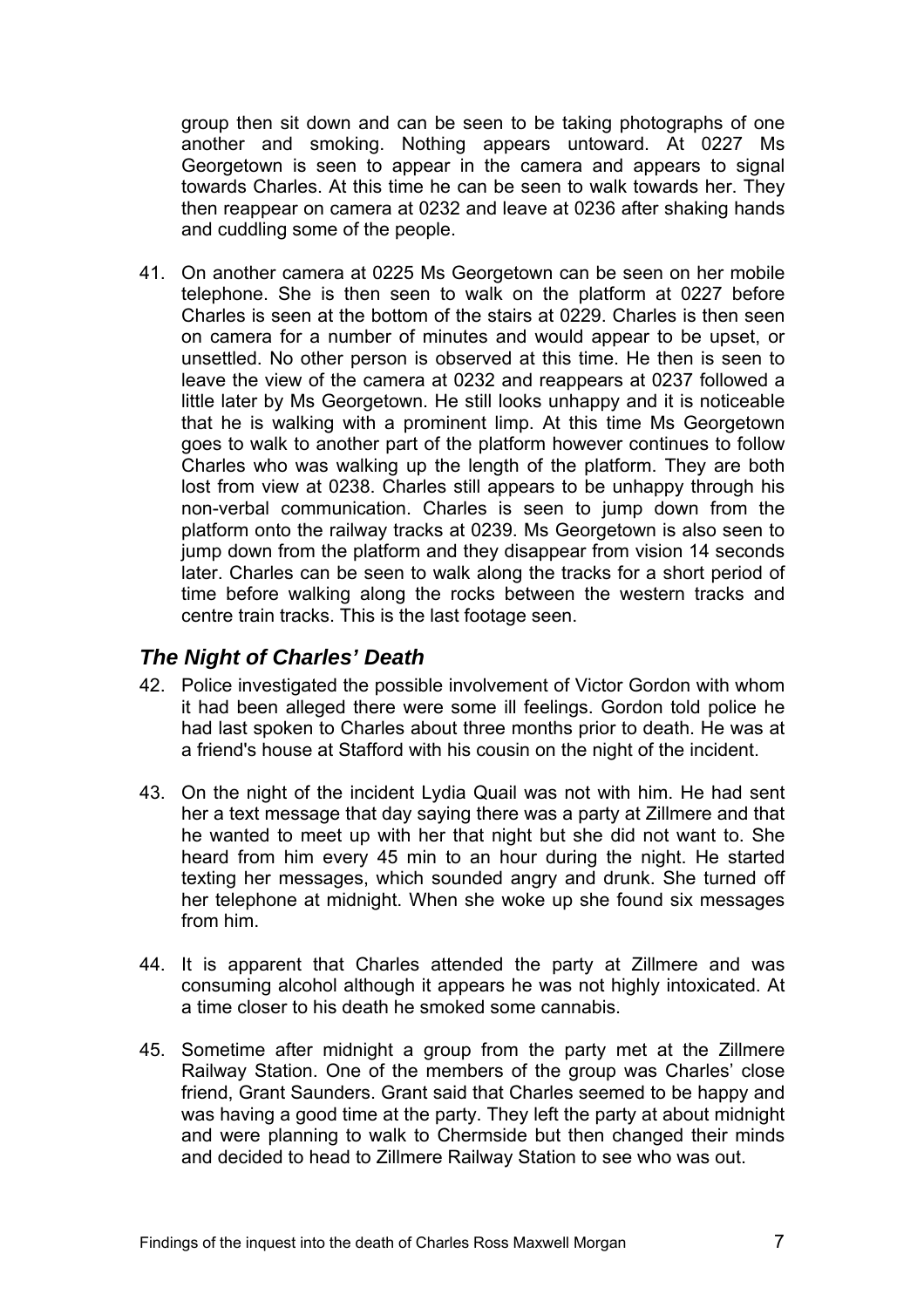- <span id="page-8-0"></span>46. He said that a group of them then 'chilled out' until about 2am at the station. He recalls Charles left with Shinekqwah and said that they were going to Carseldine. Grant then went to his cousin's house and stayed the night.
- 47. Grant also recalls that sometime in the morning between 0330 and 0430 he received about five or six calls from Jerome Leedy. He eventually answered one and Jerome said in response to his query why he was calling 'I think Chook got hit by a train'. He repeated this a few times. Grant said he was half asleep and thought Jerome was bluffing. He recalls the sun was just coming up when he got the call from Jerome. Grant says that Jerome has never spoken to him about what happened that evening.

#### *Evidence of Shinekqwah Georgetown and Jerome Leedy*

- 48. Given Shinekqwah and Jerome were most likely the last people to see Charles, their evidence was important to understand what had occurred in the short period of time leading up to his death and to provide some answers and finality for the family.
- 49. Unfortunately Jerome Leedy made himself unavailable to provide a statement to police despite numerous requests for him to contact them. Shinekqwah's statements were also inconsistent in some respects.
- 50. The inconsistencies and the failure to provide information were one of the significant reasons why an inquest was held.
- 51. Both of them gave evidence at the inquest and it has to be said that I had a very distinct impression they were not being as open and transparent about the events that occurred as they could be.
- 52. At the same time I have no reason to think that this was as a result of them hiding evidence of their direct involvement in Charles' death. Rather I suspect they feel some guilt in relation to their actions that evening in leaving Charles by himself sitting on the railway track.
- 53. Shinekqwah Georgetown initially told police that sometime after 0245 Charles told her that Jerome Leedy (her ex-boyfriend) had called him and wanted to meet him on the train tracks between Zillmere and Carseldine stations. She walked with Charles, in a northerly direction up the left side of the train tracks and met Jerome about 100m north of the platform at Zillmere Railway Station. Jerome and Charles were talking for about 10 min. She told police at about 0320 Jerome and she started talking and walked off. She said Charles was sitting down with his knees up in the middle of the tracks on the left. She did not recall which direction he was facing and he seemed happy at the time. She and Jerome then continued to walk along the railway tracks and did not see Charles again that morning.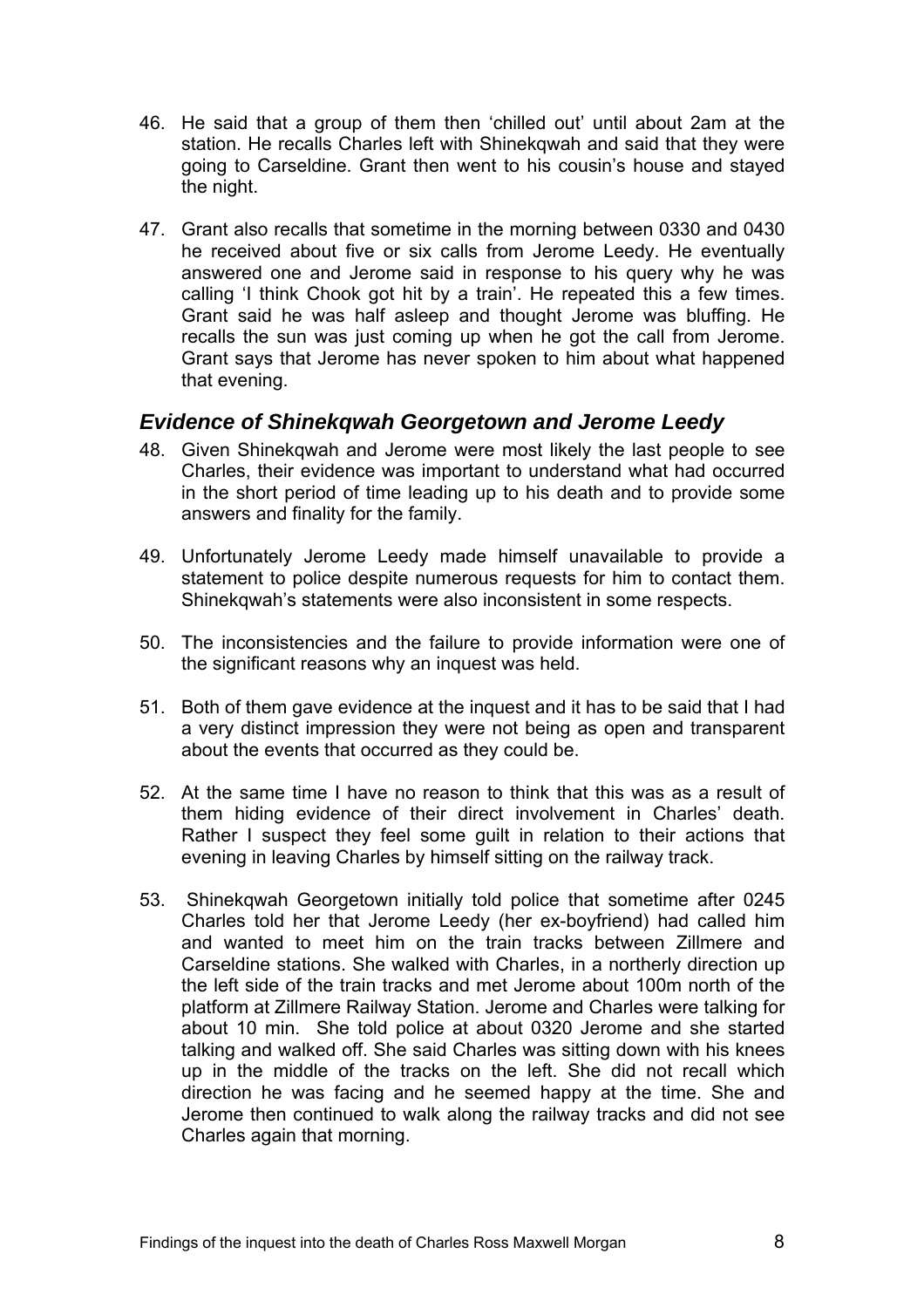- 54. The CCTV footage seemed to give different times to those in her statement and she was asked by police if she could explain the differences but she said that the times she gave in her statement were the ones she thought were right.
- 55. She was also asked to clarify some of the details about the night of the incident, and she confirmed they had walked up the tracks to meet Jerome after Charles had received a text message from Jerome. She said she and Charles were fine and when the footage was shown to her where police thought Charles was unhappy with her she stated everything was fine. She further stated that once they met Jerome Charles spoke for 10 min with him. She stated she was not standing near them at the time and didn't know what they were talking about. She said that they were not arguing and no person was drunk nor was anyone consuming any cannabis, rather they were just talking. She said Charles was sitting by himself when they walked off and she thought he would have been fine and would have walked back to everyone else at the train station.
- 56. In evidence she said that Charles took a telephone call from Jerome and was going to meet him and she said she would go with him as she wanted to see Jerome and talk to him. Charles seemed to be happy that he was also going to see Jerome and he had not made any mention of his troubles with Lydia. She said that Charles was not annoyed about the arrangement that had been made. She says that when Jerome and he met along the train lines they hugged each other and were talking for a bit and Charles appeared to be happy. She said they were on the tracks for 15 min. She then started talking to Jerome about how they missed each other and they moved off towards Carseldine. She said that Charles knew they were going to Carseldine and he seemed chilled out and was not angry or annoyed. She didn't believe he appeared tired or affected by alcohol or drugs. She said he was going to meet up with Jerome later.
- 57. She then said she spent an hour and a bit at Carseldine QUT with Jerome and he then took her to the train station and she caught the first train back. She said that as she passed towards Zillmere she saw a train stopped and was hoping it was not Charlie.
- 58. She then gave some confusing evidence about how she became aware of the train having stopped and commented that Jerome was with her when they first thought that and they both freaked out.
- 59. The evidence was such that the timeline she was providing just did not make any sense and there appeared to be an hour gap.
- 60. At the conclusion of evidence the court adjourned for submissions. In the short period of time before resuming Senior Constable Frazer took an unusual, but highly helpful step in approaching Shinekqwah and her mother outside of court. As a result she was re-called as it was believed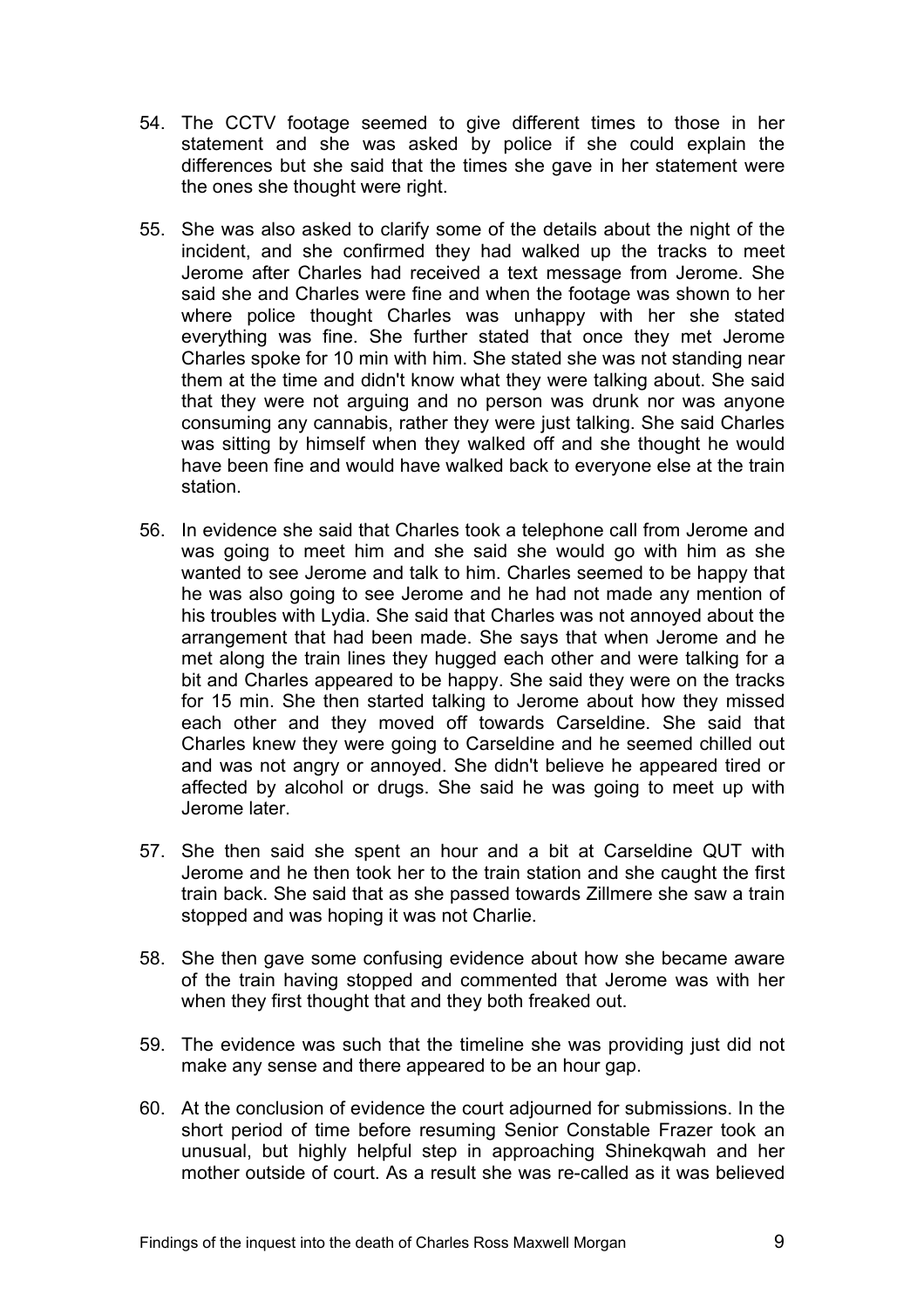that she could provide some other information, which she had not previously provided to the police or to the court, and which would explain some of the confusing aspects of the evidence. I suspect that Shinekqwah was not being deliberately untruthful or unhelpful but rather there may be some mild intellectual impairment, which contributed to her confusion.

- 61. What she then told the court was that she and Jerome spent some 20 minutes on a nearby grassy knoll and then they decided to walk off towards Carseldine. She says that at the time Charles was still sitting on the railway track. As they approached the campus they heard the sound of screeching brakes from a train.
- 62. A number of attempts were made to speak to Jerome Leedy however this was unsuccessful. Police had been unable to locate him and his mother had told police that the death of Charles had hit him hard and he had refused to speak about it even to her.
- 63. Eventually Jerome was able to be contacted and gave a statement in very recent times. He said that he had not gone to the party at Zillmere that night. He received a telephone call from Charles on his mobile late in the night and he said he was at Zillmere Railway Station with his ex girlfriend Shinekqwah Georgetown. They decided to meet halfway along the railway tracks between Carseldine and Zillmere stations.
- 64. They met approximately 300 metres from the Zillmere Railway Station. Jerome says he shared a premixed alcoholic drink with both of them. He recalls Charles was drunk by the way he was talking. He then told Charles that he and his ex-girlfriend were going. Charles did not want to come with them and he sat down on the tracks and they walked off. He later walked his ex-girlfriend back to Carseldine where she caught a train.
- 65. He said that when he left Charles he seemed happy and showed no signs of being depressed. There was nothing that caused him any concern. He said they were close and Charles would have told him if anything was the matter. Sometimes Charles would get angry, mainly about girlfriend problems, but at this particular time he did not appear to be angry or upset about anything that he knew of. In his statement he said later that morning he received a telephone call from his mother telling him what had happened to Charles.
- 66. In his evidence Jerome said he was talking to Charles that evening and understood he was with Shinekqwah. He wanted to see her again and meet up and he wanted to meet her halfway along the track. He then said they spoke to each other for five or 10 minutes and then he left to go back to Carseldine. Charles was not angry, upset or tired. Charles said he was going to go back to Zillmere.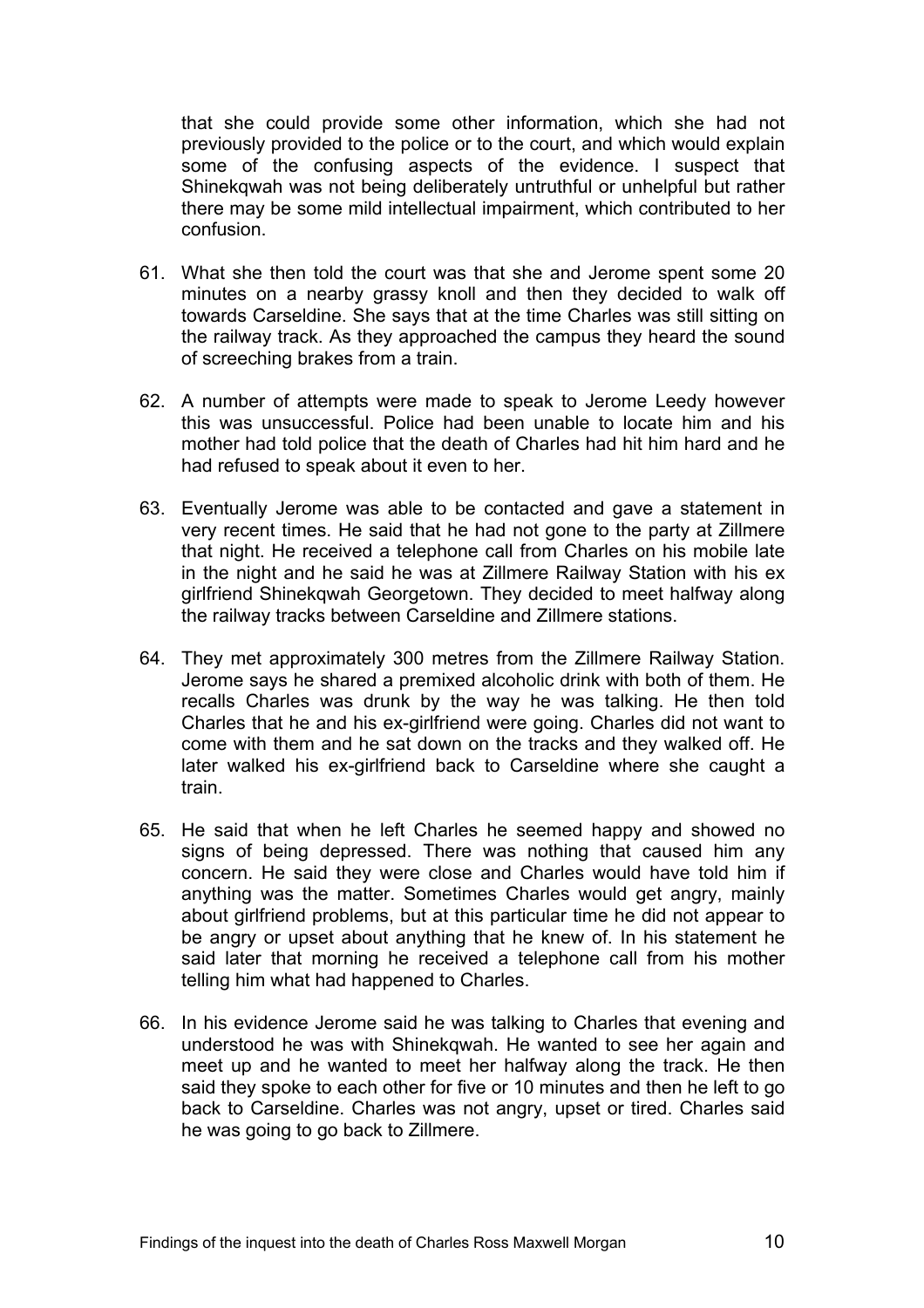<span id="page-11-0"></span>67. Jerome was asked why he telephoned Grant early that morning expressing concerns about Charles (given his statement to police suggested he only found out from his mother later that morning) and he said that he had seen the train stopped and he had a suspicion that it might be Charles because he was on the tracks when they left him. He said he had no issues about him going off with his ex-girlfriend. He did not appear to be upset.

## *SMS Messages*

- 68. The police located Charles' mobile telephone at the scene. A forensic examination produced a 156 page document, which outlines all information stored within the phone. There were a significant number of SMS messages stretching from 24 December 2011 to the day that Charles died particularly between himself and his girlfriend Lydia Quail (referred to in the text messages as 'Bubba').
- *69.* The text messages clearly indicate there were difficulties within the relationship as Charles appears to plead with her. One of the messages sent on 7 January 2012 corroborates what she had previously said about him wanting to kill himself if she left him. The message at 0632 on 7 January stated that he *'didn't cheat and I would kill myself if you left me but you didn't and that's what I swore our baby's abortion on and you've got to always put it back on me'.*
- 70. There is a reference to concerns that he had cheated on her. At 0635 he said *'Lydia I have never cheated on you that's the thing and if you love me and mean it then work this out'*.
- *71.* At 1100 she wrote *'Hope you have fun at that party tonight. See you. That's it for me. Don't call me above any more don't ring me cause its all shit'.*
- 72. Then follows a series of hurtful messages from Charles to Lydia who does not respond.
- 73. At 1700 he sent a message *'N if u wanna work things oxt tomoz is gunna be the only chance becoz ur not the only 1 going sumwea on Monday aye'.* This message may suggest that at least at the time he still had plans.
- *74.* In a message received at 1259 on 8 January Lydia said *'you know Charlie I don't think you want to work it out. I think you rather stay how we are fighting and angry. 2012 is worse than last year and it's not changing'.*

## *Further Evidence*

*75.* At the conclusion of hearing the evidence and the submissions, I indicated I would hand my decision down the following week. A few days later my office received information from the legal representatives for the family, which indicated that Jahmal Hegarty-Bolger had told them that he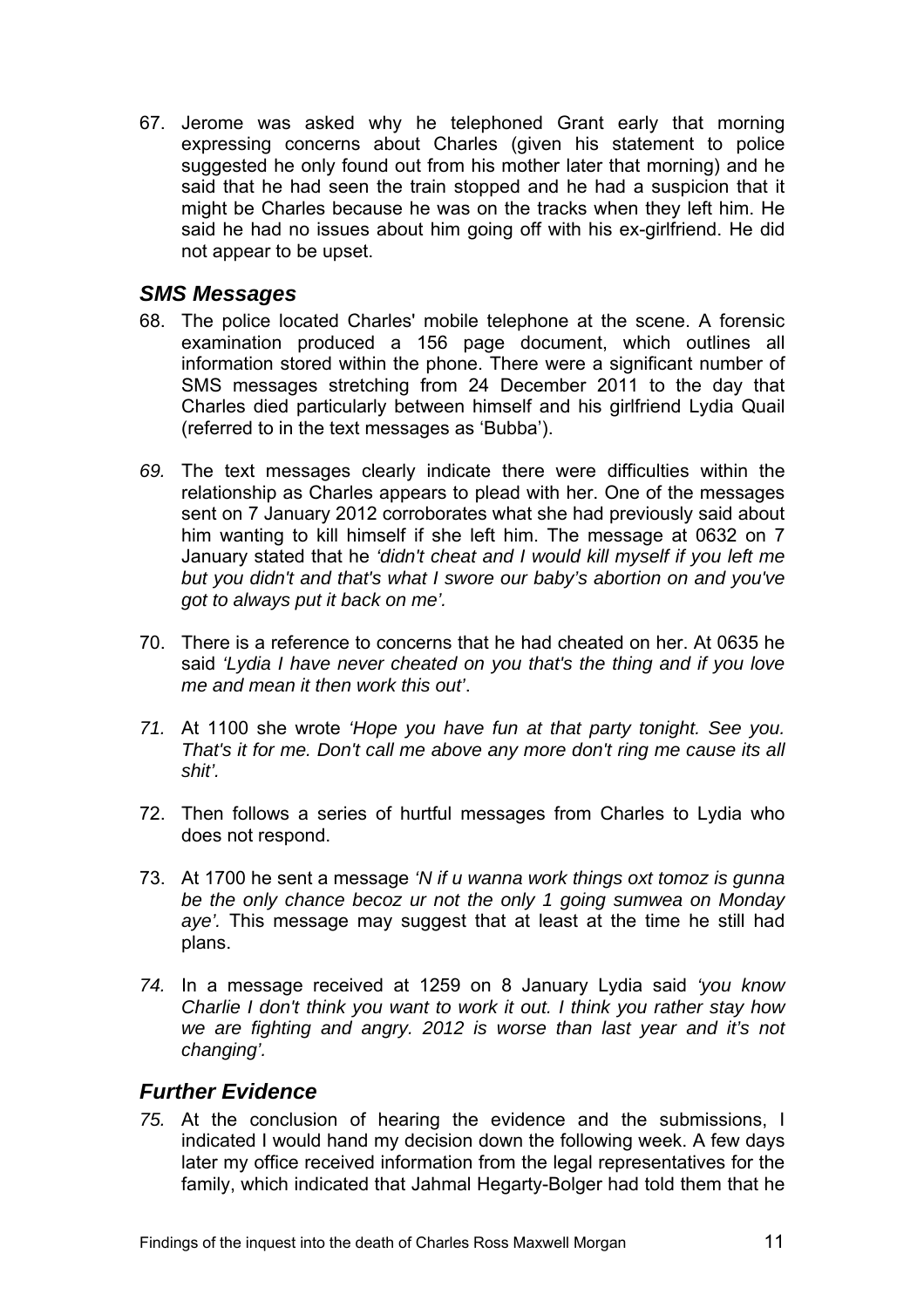was present during a conversation with Kerrod Meredith-Creed who had relayed information of a conversation he had with Ms Georgetown indicating there was a physical altercation with Charles that evening.

- 76. Jahmal had provided a statement previously, which was part of the brief of evidence but he was not called to give evidence because the statement did not reveal any other relevant information which was not already known. He confirmed that he spoke to Charles during the night and he seemed to be in a good mood and normal. They were drinking beers and he believes Charles would have had some cannabis but seemed okay.
- 77. I requested that the police approach Jahmal and Kerrod and obtain statements from them. Those statements have now been provided to the legal representatives for the family.
- 78. In his addendum statement Jahmal stated he left Zillmere Railway Station with Grant not long after Charles spoke to Jerome on the telephone. Charles had said he was going to walk the tracks to go to Carseldine Railway Station but he convinced him to go on the road because he had a broken toe. When he left he thought Charles and Ms Georgetown were walking on Zillmere Road.
- 79. He recalls Grant getting a few telephone calls on his mobile early in the morning but he was half asleep and did not know who had made the calls.
- 80. A few weeks after Charles died he saw Kerrod at Chermside Shopping Centre. He does not remember exactly what he said but he recalls that Kerrod had been talking to Ms Georgetown on Facebook about what had happened. He knows Jerome and Charles were good mates but they would have the odd fight every now and then but they would be mates again the next day like nothing happened. As far as he knew there was no problem between them at the time Charles died. He said he would have heard about any problems because the group was all pretty close.
- 81. Kerrod Meredith-Creed had also walked to Zillmere Railway Station after the police had come and shut the party down. He only stayed a little while and Charles seemed fine. Charles was not overly drunk but he had seen him smoking cannabis at the party. He said that he knew Charles was on and off with his girlfriend and he was ringing her that night but he also seemed okay.
- 82. He later heard about what had happened to Charles. That morning he also received a telephone call from Ms Georgetown but he does not recall that conversation.
- 83. He attended Charles' wake and he had a conversation with her and she said that she and Charles walked on the railway tracks to meet up with Jerome. She said they had stayed drinking for a couple of hours and that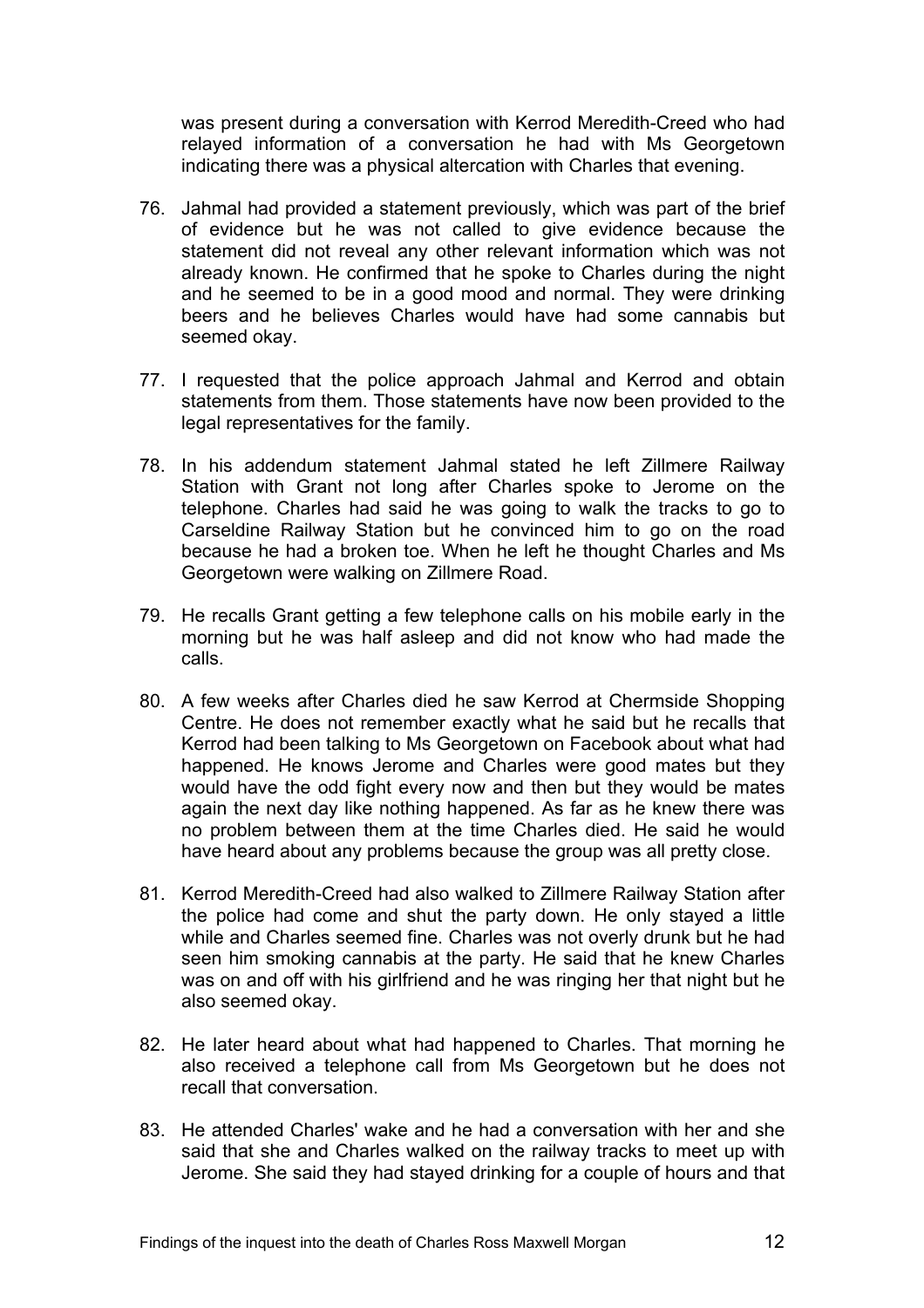<span id="page-13-0"></span>she and Jerome started having sex. The last time she saw Charles he was walking on the railway tracks towards Zillmere at about four o'clock in the morning. He says he did not have a conversation with anyone which suggested that Jerome and Charles had been fighting the night they left him.

#### *Conclusions*

- 84. There are a number of possibilities that could explain the circumstances of Charles' death.
- 85. Firstly, after being left by Ms Georgetown and Jerome Leedy he fell asleep whilst intoxicated and was struck by the train. The evidence indicates that whilst he was intoxicated, this would not explain a loss of consciousness and the choice of where to sleep was unusual.
- 86. Secondly, because Charles was intoxicated he fell and knocked himself unconscious and landed on the rails where he was struck by the train. Again the statements from persons who were with him and the CCTV footage do not indicate that he was heavily intoxicated.
- 87. Thirdly, that he was assaulted by a person and left on the train lines. There is no evidence of an assault or of any other persons walking along the train track at the time.
- 88. Fourthly, prior to becoming intoxicated he had formed suicidal intent, he then consumed alcohol and cannabis to ease the process.
- 89. Fifthly, that he decided to kill himself after he became intoxicated.
- 90. The evidence that this was a case of suicide has some support although if it was suicide it is more likely it was an impulsive act whilst intoxicated and there had been no prior intent. The indicators for this are that he was a young male. There was a degree of intoxication through alcohol and cannabis. There is evidence that he was somewhat agitated around the time that the incident occurred. There is also evidence that he had previously said he would kill himself if his girlfriend left him. One such statement was contained in a SMS message as late as the day before he died. Charles was clearly exchanging numerous text messages with his girlfriend when she said that this was the end for her. He had continued to send text messages to her during the evening however she did not reply until just after midnight. The method of train overrun, where death is usually inevitable is another factor.
- 91. Substance abuse and disrupted interpersonal relations are associated with a significantly increased suicide risk, particularly in young indigenous men. All of those factors are well recognised risk factors for impulsive suicide, especially in someone who his psychologist considered was inclined to aggressive outbursts and who could be frustrated when he was unable to control or process all that was happening around him.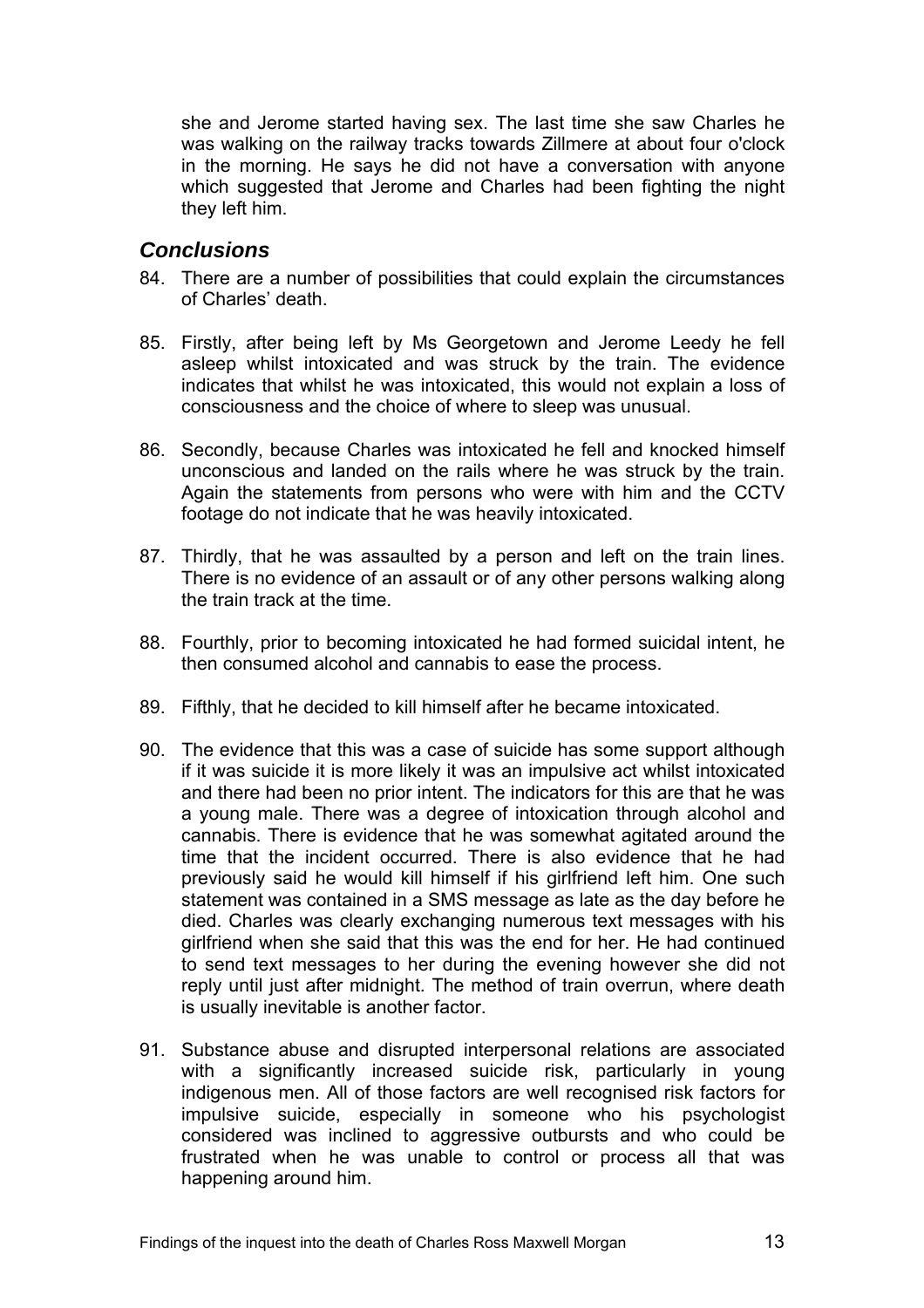- 92. The difficulty is that the evidence of Ms Georgetown and Jerome Leedy, the last persons to see him, was not provided openly or in a transparent manner. It took two statements, her evidence in court and then a subsequent recall to give evidence for Ms Georgetown's evidence to approach a semblance of form which made some sense of a timeline. She failed to tell the court everything she knew until she was pressed. Accepting a court room may be a difficult forum for a young woman, and given there may have been some embarrassing aspects for her, it was still fairly apparent this was important evidence.
- 93. Jerome clearly knows more than he was prepared to say in court. Again this might be because he has some guilt about leaving Charles and there may be some embarrassing aspects for him about what happened between him and Ms Georgetown, but there are still some gaps.
- 94. The evidence does not suggest their direct third party involvement and I would exclude there was any assault, but I am not at all satisfied with what they had to say.
- 95. The possibility of Charles falling over on the tracks and hitting his head cannot be absolutely excluded but appears unlikely given the absence of specific injuries and his position on the track.
- 96. One particular scenario springs to mind. This is that Jerome Leedy and Ms Georgetown left Charles at the track, whilst they went over to the grassy knoll. Perhaps Jerome was intending to come back to him, as there was some mention of them going back to his friend's house, but instead he headed off elsewhere with Ms Georgetown. That scenario leaves open the possibility that Charles was left waiting where he was on the track, expecting Jerome to return, maybe smoked some more cannabis and combined with natural tiredness given the early hour of the morning, he did fall asleep, notwithstanding how uncomfortable it may have been.
- 97. The position on the track gives some support to this. Supporting this was not a case of suicide is that although Charles had been engaged in a series of volatile text messages with Lydia and she had expressed she wanted to end the relationship, this appears to be the norm for their relationship over many years and they always got back together. During the night he appeared to be happy to all of his friends and by this time most of the angry text messages had been completed. One message suggested a future plan. The last message he received from Lydia was certainly not saying they would get back together and questioned whether he wanted to try, but did not dismiss that possibility altogether. He did not respond. Charles also knew he had the support of a loving family and many friends.
- 98. When this matter was initially reported to me by police, I recall that the circumstances even then led me to think that you could not automatically